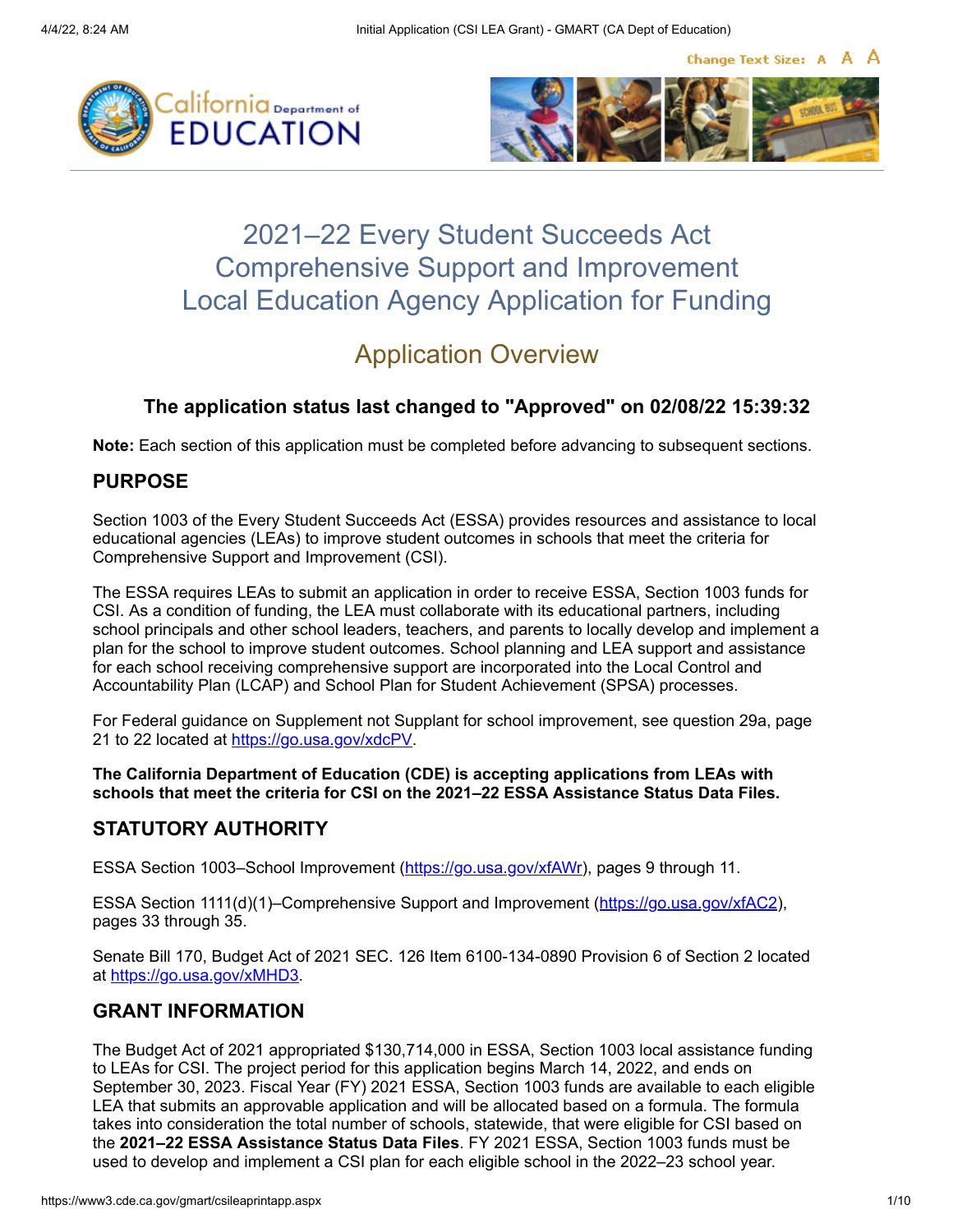#### **ELIGIBILITY REQUIREMENTS**

An applicant must be an LEA with at least one school within its district that serves schools eligible for CSI based on the **2021–22 ESSA Assistance Status Data Files**. An LEA is defined as a county office of education, school district, or direct-funded charter school.

In 2021, California received a federal waiver and was not required to report performance levels (or colors) on the 2021 California School Dashboard. Because these data are not available, determination of exit from the CSI–Lowest Performing Schools is not possible. Therefore, schools designated in either category in 2019–20 remain in place through 2021–22. However, LEAs were required to report graduation rate data which California used to determine if those schools designated as CSI–Low Graduation Rate in 2019–20 were eligible to exit. Schools with a three-year (i.e., 2018–19, 2019–20, and 2020–21 school years) average graduation rate at or above 68 percent exited the CSI–Low Graduation Rate Schools category.

The 2021–22 ESSA Assistance Status Spreadsheet is located on the CDE ESSA Assistance Status Data Files web page at [https://www.cde.ca.gov/sp/sw/t1/essaassistdatafiles.asp.](https://www.cde.ca.gov/sp/sw/t1/essaassistdatafiles.asp)

CSI eligibility and program information are located at [https://www.cde.ca.gov/sp/sw/t1/csi.asp.](https://www.cde.ca.gov/sp/sw/t1/csi.asp)

### **ALLOWABLE ACTIVITIES AND COSTS**

As a condition of funding, the LEA must collaborate with educational partners, including school principals and other school leaders, teachers, and parents to locally develop and implement a CSI plan in the 2022- 23 school year for each school meeting the criteria for CSI.

School planning and LEA assistance for each school that meets the criteria for CSI will be incorporated into the LCAP and SPSA planning processes for the 2022-23 school year. If FY 2021 ESSA, Section 1003 funds for CSI are used to implement actions/services to meet a goal articulated in the LCAP, those CSI funds must be included in the LCAP. FY 2021 ESSA, Section 1003 funds for CSI that are distributed from the LEA to the school must be included in the 2022-23 SPSA. In addition, CSI interventions/strategies/activities must align to the goals, actions, and services identified in the LEA's LCAP.

Under the ESSA, CSI plans are required to be evidence-based. Section 8101(21)(A) of the Elementary and Secondary Act, as amended by the ESSA, defines an evidence-based intervention as being supported by *strong evidence, moderate evidence, promising evidence*, or evidence that *demonstrates a rationale*. ESSA, Section 1003 funds require the use of "evidence-based" interventions that meet higher levels of evidence. The table below lists ESSA's top three levels of evidence.

| <b>Evidence Level</b>              | <b>Description</b>                                                           |  |
|------------------------------------|------------------------------------------------------------------------------|--|
| Level 1: Strong<br><b>Evidence</b> | Based on at least one well-designed and well-implemented experimental study  |  |
| Level 2: Moderate                  | Based on at least one well-designed and well-implemented quasi-experimental  |  |
| <b>Evidence</b>                    | study                                                                        |  |
| <b>Level 3: Promising</b>          | Based on at least one well-designed and well-implemented correlational study |  |
| <b>Evidence</b>                    | with statistical controls for selection bias                                 |  |

#### **Demonstrate a statistically significant effect on improving student outcomes:**

The United States Department of Education's non-regulatory guidance on evidence-based interventions is located at [https://go.usa.gov/xdcEU.](https://go.usa.gov/xdcEU)

ESSA, Section 1003 funds must be prioritized and focused towards the area(s) identified for improvement for each school, based on their needs assessments and root cause analysis. Funds can only be spent on evidence-based interventions/ strategies/activities, directly related to the following CSI improvement plan development and implementation efforts:

Building capacitym,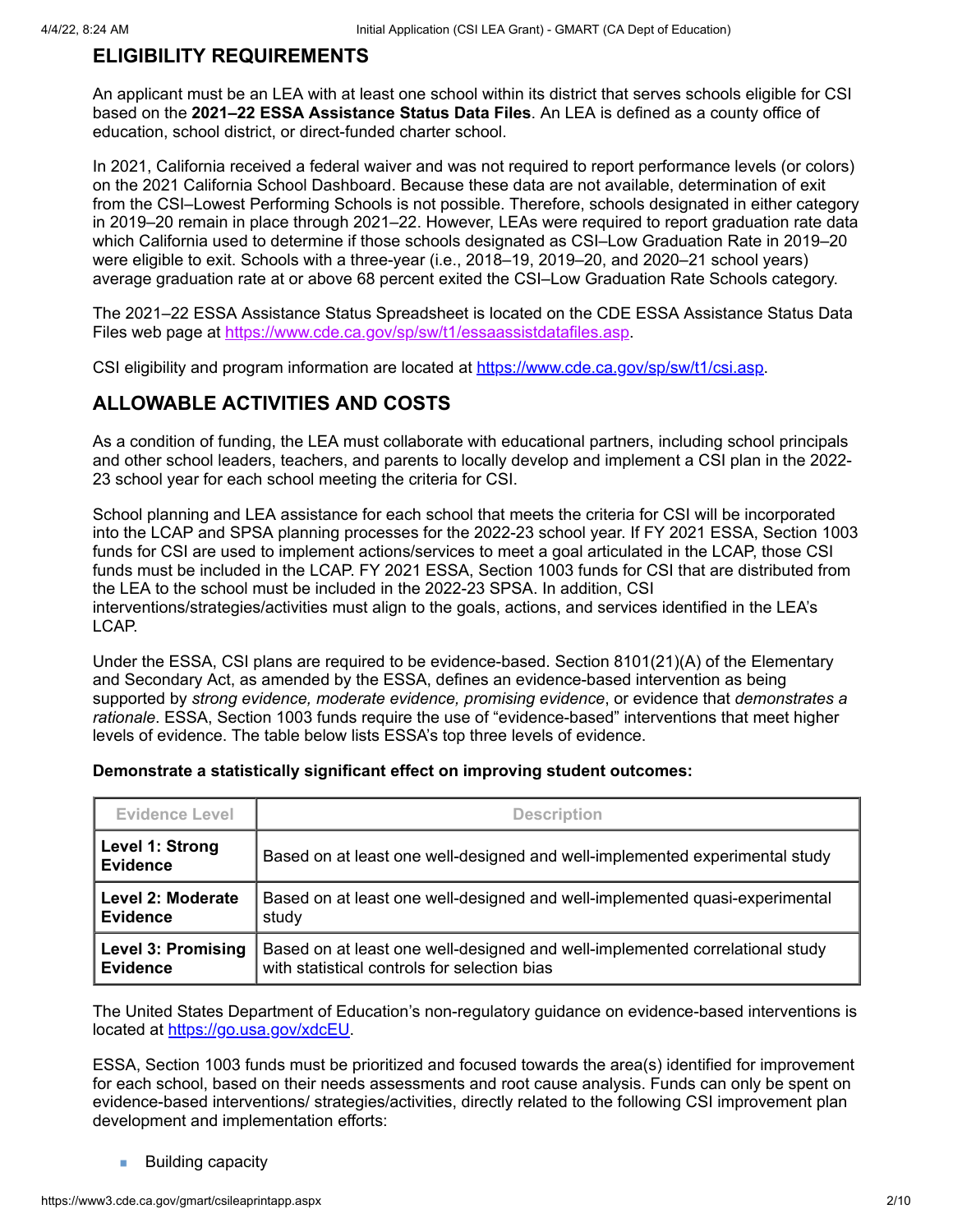- Collaborating with educational partners Ē.
- Ē. Conducting needs assessments and root cause analysis
- Selecting and implementing evidence-based interventions/strategies/activities Ì.
- i. Using data and outcomes to monitor and evaluate improvement efforts
- Reviewing/identifying and addressing, through implementation of the CSI plan, resource ä, inequities, which may include a review of LEA- and school-level budgeting

Federal planning requirements are established in the California *Education Code* Section 64001 [\(https://go.usa.gov/xdcE6](https://go.usa.gov/xdcE6)) and the Approved LCAP template on the CDE web page at <https://www.cde.ca.gov/re/lc/>.

Planning instructions for the LCAP and SPSA are located at [https://www.cde.ca.gov/re/lc/.](https://www.cde.ca.gov/re/lc/) CSI program requirements and information are located at<https://www.cde.ca.gov/sp/sw/t1/csi.asp>.

More information about the ESSA CSI LEA Authorized Use of Funds is located at <https://www.cde.ca.gov/sp/sw/t1/csileaauthusefunds.asp>.

### **DISALLOWABLE ACTIVITIES AND COSTS**

The use of federal funds, including ESSA, Section 1003 funds must be consistent with the Office of Management and Budget's (OMB) Uniform Administrative Requirements, Cost Principles, and Audit Requirements for Federal Awards. OMB information is located at <https://go.usa.gov/xMsvK>.

In addition, the California legislature stipulated in Senate Bill 115 that ESSA, Section 1003 funds shall not be expended to hire additional permanent staff.

For Federal guidance on Supplement not Supplant for school improvement, see question 29a, pages 21 to 22 located at [https://go.usa.gov/xdcPV.](https://go.usa.gov/xdcPV)

### **SUBGRANT REPORTING REQUIREMENTS**

Actual expenditures for each performance period within the grant period shall be reported to the CDE as part of regular grant management and administration. For more information about subgrant reporting requirements, please visit the 2021 ESSA CSI LEA Subgrant Reporting Requirements web page at <https://www.cde.ca.gov/sp/sw/t1/csileagrantrpt.asp>.

| <b>Funding Plan</b><br>×<br>Adjustment<br>March 14,                                                                                                       | <b>Report</b>                                                                                |
|-----------------------------------------------------------------------------------------------------------------------------------------------------------|----------------------------------------------------------------------------------------------|
| 2022, to June<br>Report 1<br><b>Budget Summary</b><br>п<br>30, 2022<br><b>Expenditures</b>                                                                | Open:<br>July 1, 2022<br><b>Report</b><br>Due:<br><b>July 31,</b><br>2022                    |
| CSI Plan<br>Approval/Adoption<br>July 1, 2022, to<br>Dates<br>September 30,<br>Report 2<br>2022<br><b>Expenditures</b><br>п<br><b>Federal Report</b><br>п | <b>Report</b><br>Open:<br>October 1,<br>2022<br><b>Report</b><br>Due:<br>October 31,<br>2022 |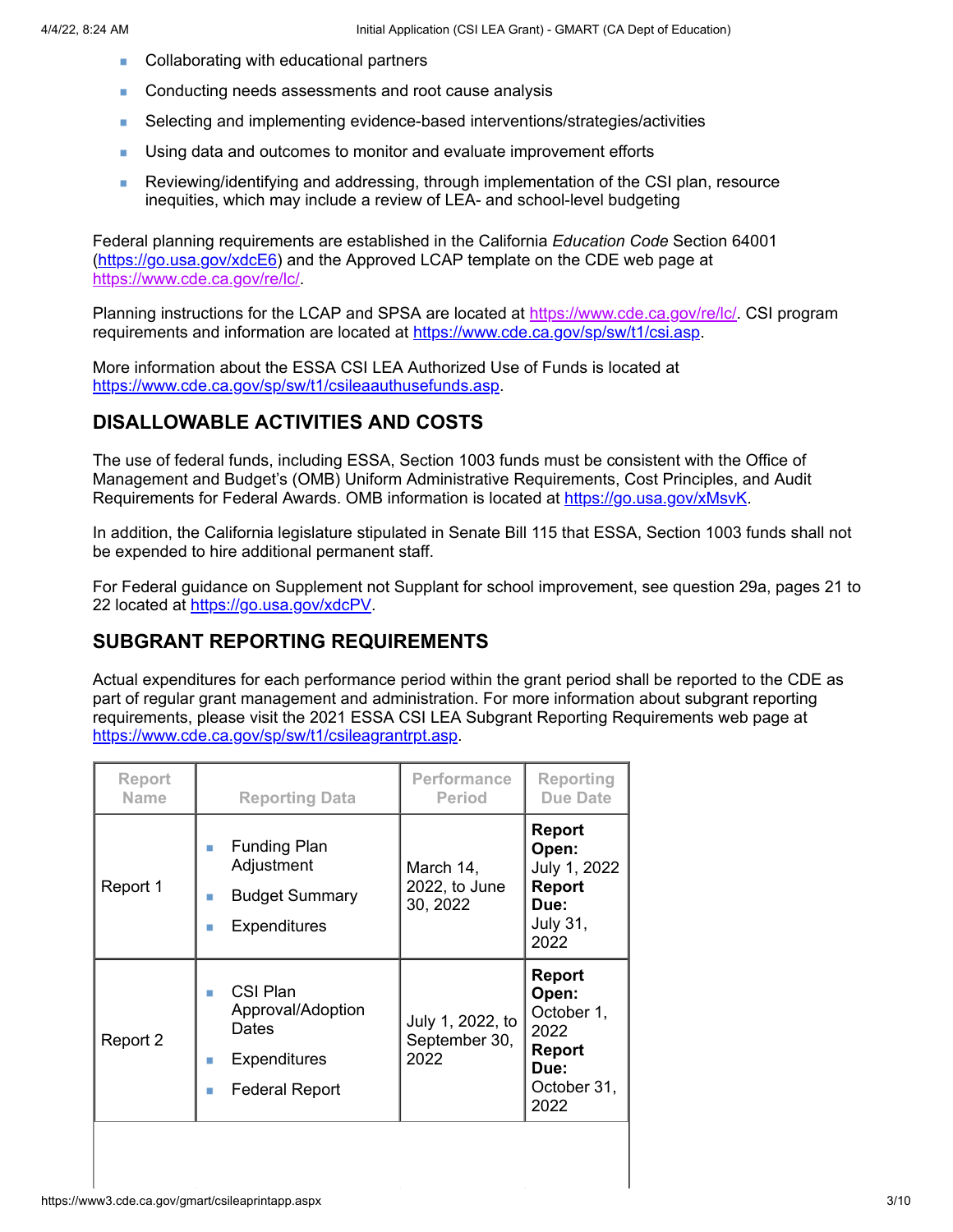4/4/22, 8:24 AM Initial Application (CSI LEA Grant) - GMART (CA Dept of Education)

| Report<br><b>Name</b>                      | <b>Reporting Data</b>                                                                                                          | Performance<br><b>Period</b>                  | Reporting<br><b>Due Date</b>                                                                 |
|--------------------------------------------|--------------------------------------------------------------------------------------------------------------------------------|-----------------------------------------------|----------------------------------------------------------------------------------------------|
| Report 3                                   | <b>Expenditures</b>                                                                                                            | October 1,<br>2022, to<br>January 31,<br>2023 | <b>Report</b><br>Open:<br>February 1,<br>2023<br>Report<br>Due:<br>February<br>28, 2023      |
| Report 4                                   | <b>Expenditures</b>                                                                                                            | February 1,<br>2023, to June<br>30, 2023      | <b>Report</b><br>Open:<br>July 1, 2023<br><b>Report</b><br>Due:<br><b>July 31,</b><br>2023   |
| Final<br>Report and<br>Grant<br>Evaluation | <b>Final Expenditures</b><br>ш<br>and Closeout Report<br><b>Grant Performance</b><br>п<br>Report<br><b>Federal Report</b><br>п | July 1, 2023, to<br>September 30,<br>2023     | <b>Report</b><br>Open:<br>October 1,<br>2023<br><b>Report</b><br>Due:<br>October 31,<br>2023 |

### **APPORTIONMENTS**

The first apportionment is 25 percent of the total LEA allocation and is based on an approved 2021–22 ESSA CSI LEA Application for Funding where the LEA has accepted CSI funds. Subsequent apportionments for each subgrant performance period are based on claimed expenditures less prior cumulative payments.

**Note:** Reported expenditures are used for the purpose of calculating the LEA's apportionment. The use of federal funds must be consistent with the OMB Uniform Administrative Requirements, Cost Principles, and Audit Requirements for Federal Awards; ESSA requirements, and requirements in the 2021–22 ESSA CSI LEA Application for Funding.

The CDE will process apportionments approximately one month after the final date of each reporting period.

#### **SUBGRANT MONITORING**

The acceptance and approval of reported expenditures do not preclude the CDE, in any way, from conducting program monitoring or audits.

LEAs and schools that receive FY 2021 ESSA, Section 1003 funds for CSI will be monitored through the CDE's Federal and Program Monitoring process.

### **APPLICATION AND FUNDING RESULTS TIMELINE**

| <b>Activity</b>                            | Due Date      |
|--------------------------------------------|---------------|
| Funding Profile Posted to the CDE Web Page | December 2021 |
|                                            |               |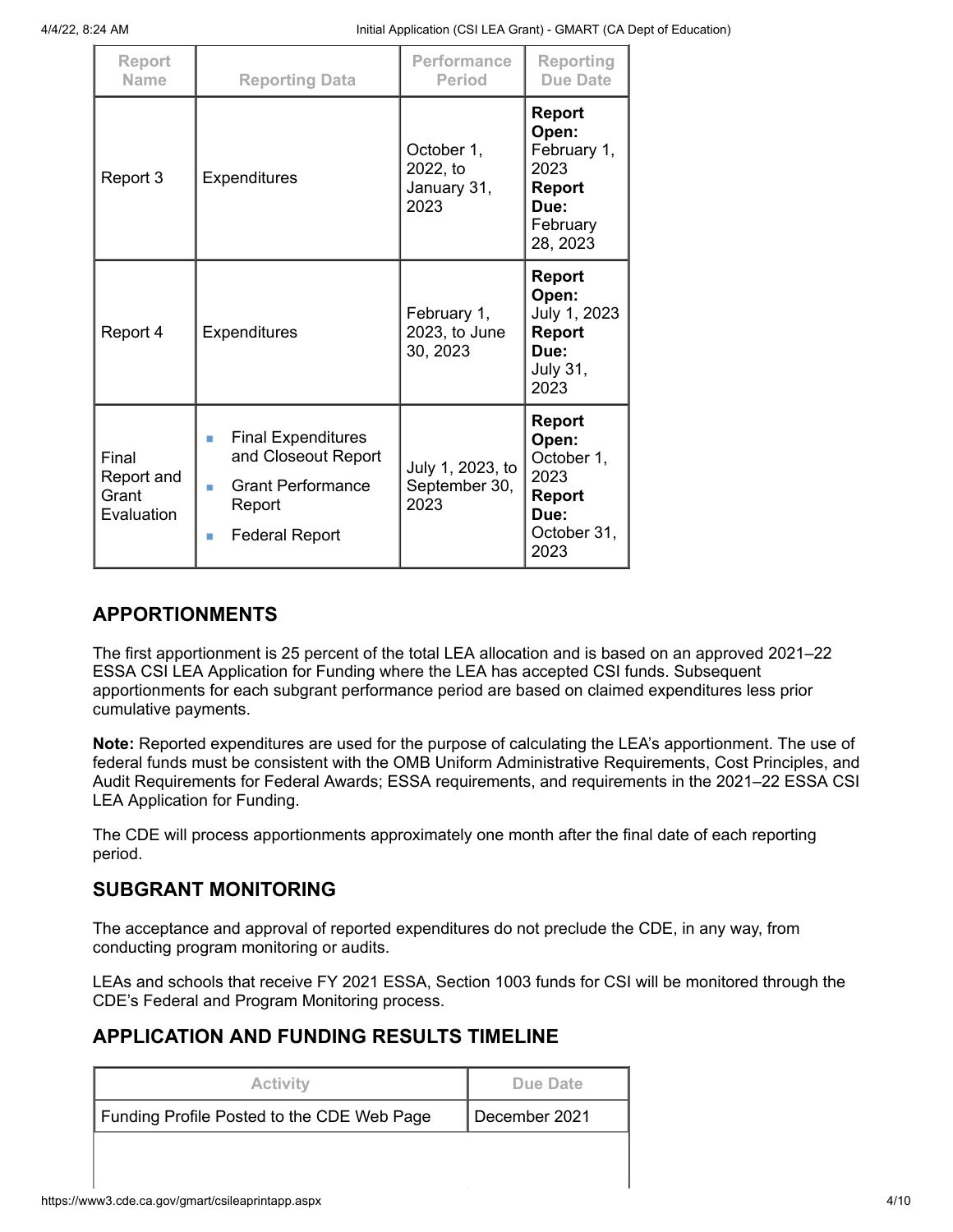| <b>Activity</b>                                                                                                      | Due Date                          |
|----------------------------------------------------------------------------------------------------------------------|-----------------------------------|
| 2021–22 ESSA Assistance Status Spreadsheet<br>(indicates CSI high schools that exited CSI low-<br>graduation status) | <b>Early 2022</b>                 |
| 2021-22 ESSA CSI LEA Application for Funding<br>Release Date                                                         | February 7, 2022                  |
| 2021-22 ESSA CSI LEA Application for Funding<br>Webinar Walk-through                                                 | February 8, 2022,<br>at 10 a.m.   |
| 2021-22 ESSA CSI LEA Application for Funding<br>Due to the CDE                                                       | February 28, 2022,<br>by $4 p.m.$ |
| 2021-22 ESSA CSI LEA Application for Funding<br>Review by CDE Staff                                                  | <b>March 2022</b>                 |
| <b>Funding Results and Schedule of</b><br>Apportionments Posted to the CDE Web Page                                  | April/May 2022                    |

### **TECHNICAL ASSISTANCE**

The CDE will conduct a webinar to walk through the process of how to complete the 2021–22 ESSA CSI LEA Application for Funding. The webinar will be conducted on February 8, 2022, at 10 a.m. Communications regarding the webinar will be emailed to eligible LEAs.

### **APPLICATION PROCESS**

The 2021–22 ESSA CSI LEA Application for Funding is an online application that includes six sections: (1) Intent to Apply; (2) General Assurances, Certifications, Terms, and Conditions; (3) Local Educational Agency Applicant Information; (4) Narrative Responses; (5) 2021–22 Comprehensive Support and Improvement Preliminary Funding Plan; and (6) Signatures.

In order to receive ESSA, Section 1003 funds, each eligible LEA must complete and submit the 2021–22 ESSA CSI LEA Application for Funding to the CDE by the date specified in the Application and Funding Results Timeline. The LEA will receive email confirmation upon submission and the CDE will review each LEA application. If the LEA wishes to revise its online application after submission, the LEA must resubmit the application prior to the application due date, as specified in the Application and Funding Results Timeline.

The CDE is not able to modify the application information after submission. Incomplete or late applications may delay funding.

# Section 1: Intent to Apply

In order to receive funding, each local educational agency (LEA) with schools that meet the criteria for Comprehensive Support and Improvement (CSI) based on the **2021–22 Every Student Succeeds Act (ESSA) Assistance Status Data Files**, must submit the 2021–22 ESSA CSI LEA Application for Funding. Any LEA that chooses to not apply for fiscal year (FY) 2021 ESSA, Section 1003 funding for CSI is asked to submit this application to the California Department of Education (CDE) to communicate its intent and indicate why it has declined funding. This will allow the CDE to reallocate the amount of funds available to those LEAs choosing to apply for funding.

Pursuant to Section 1111(d)(1)(B) of the ESSA, upon notification from the CDE, the LEA shall, for each school identified by the CDE and in partnership with its educational partners, locally develop and implement a plan for the school to improve student outcomes.

Choosing not to accept ESSA, Section 1003 funds **does not relieve** the LEA from meeting its statutory obligations under ESSA, Section 1111(d)(1). FY 2021 ESSA, Section 1003 funds provides resources and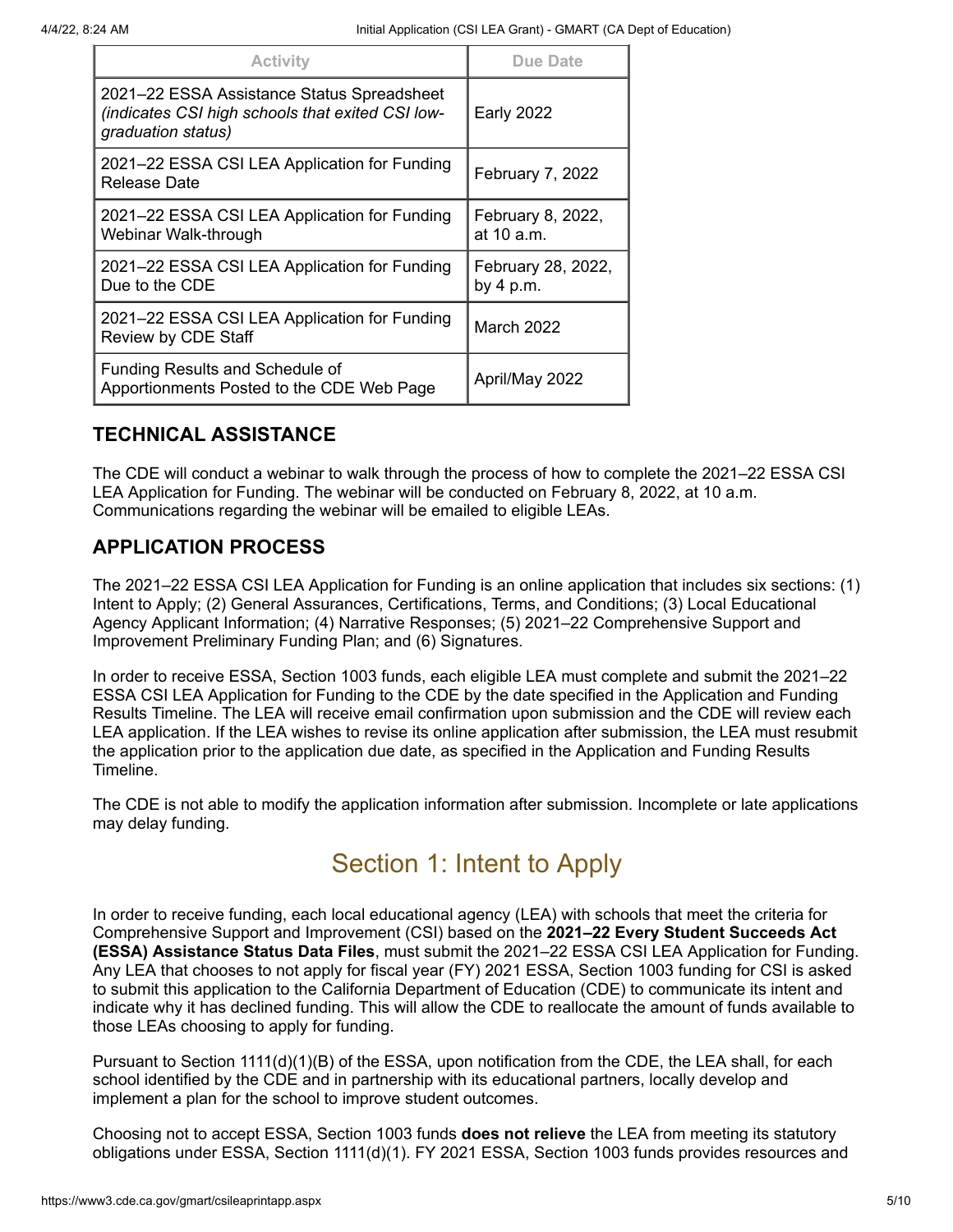assistance to the LEA with schools meeting the criteria for CSI. FY 2021 ESSA, Section 1003 funds must be used to develop and implement a CSI plan for each CSI-eligible school in the 2022–23 school year.

#### **The LEA must indicate if it intends to apply for funding. (Required)**

**The LEA intends** to apply for FY 2021 ESSA, Section 1003 funds. By selecting this box, the LEA must complete the remaining five sections of this application.

□ The LEA **does not intend** to apply for FY 2021 ESSA, Section 1003 funds. By selecting this box, the LEA understands its statutory obligation to meet the requirements of the ESSA, Section 1111(d)(1). The LEA will be redirected to Section 6 to sign and submit this application.

## Section 2: General Assurances, Certifications, Terms, and **Conditions**

General assurances, certifications, terms, and conditions are requirements of applicants and sub-grantees as a condition of receiving funds. The signed grant application submitted to the California Department of Education (CDE) is a commitment to comply with the general assurances, certifications, terms, and conditions associated with the grant.

### **GENERAL ASSURANCES AND CERTIFICATIONS**

The general assurances and certifications are available on the CDE Funding Forms web page at [https://www.cde.ca.gov/fg/fo/fm/generalassurances2020.asp.](https://www.cde.ca.gov/fg/fo/fm/generalassurances2020.asp) Applicants do not need to sign and return the general assurances and certifications with the grant application. Instead, applicants must download the general assurances and certifications to keep them on file and available for compliance reviews, complaint investigations, or audits.

### **TERMS AND CONDITIONS**

The 2021–22 Every Student Succeeds Act (ESSA) Comprehensive Support and Improvement (CSI) Local Educational Agency (LEA) Application for Funding must be electronically signed by the authorized agent of the LEA and submitted to the CDE using the online application.

All Fiscal Year (FY) 2021 ESSA, Section 1003 funds must be encumbered, expended, and legally obligated within the dates designated and must not exceed the maximum amount indicated in the Apportionment Letter.

In addition, the LEA agrees to comply with the following state and federal program terms and conditions:

- 1. Utilize the Local Control and Accountability Plan (LCAP) and School Plan for Student Achievement processes to locally develop and implement a CSI plan that meets federal requirements for each school eligible for CSI in the 2022–23 school year.
- 2. Align improvement strategies and activities to the goals, actions, and services in the LEA's LCAP.
- 3. Monitor schools receiving FY 2021 ESSA, Section 1003 funds for CSI.
- 4. Use a rigorous review process to recruit, screen, select, and evaluate any external partners, other than the county office of education and other agencies within the state system of support that the LEA would partner with to develop and implement the plan for CSI.
- 5. Align other federal, state, and local resources to carry out activities supported with funds received.
- 6. Modify practices and policies as appropriate, to provide operational flexibility that enables full and effective implementation of the plans to improve student outcomes in schools meeting the criteria for CSI.
- 7. Assure that each school that the LEA serves will receive all of the state and local funds it would have received in the absence of FY 2021 ESSA, Section 1003 funds.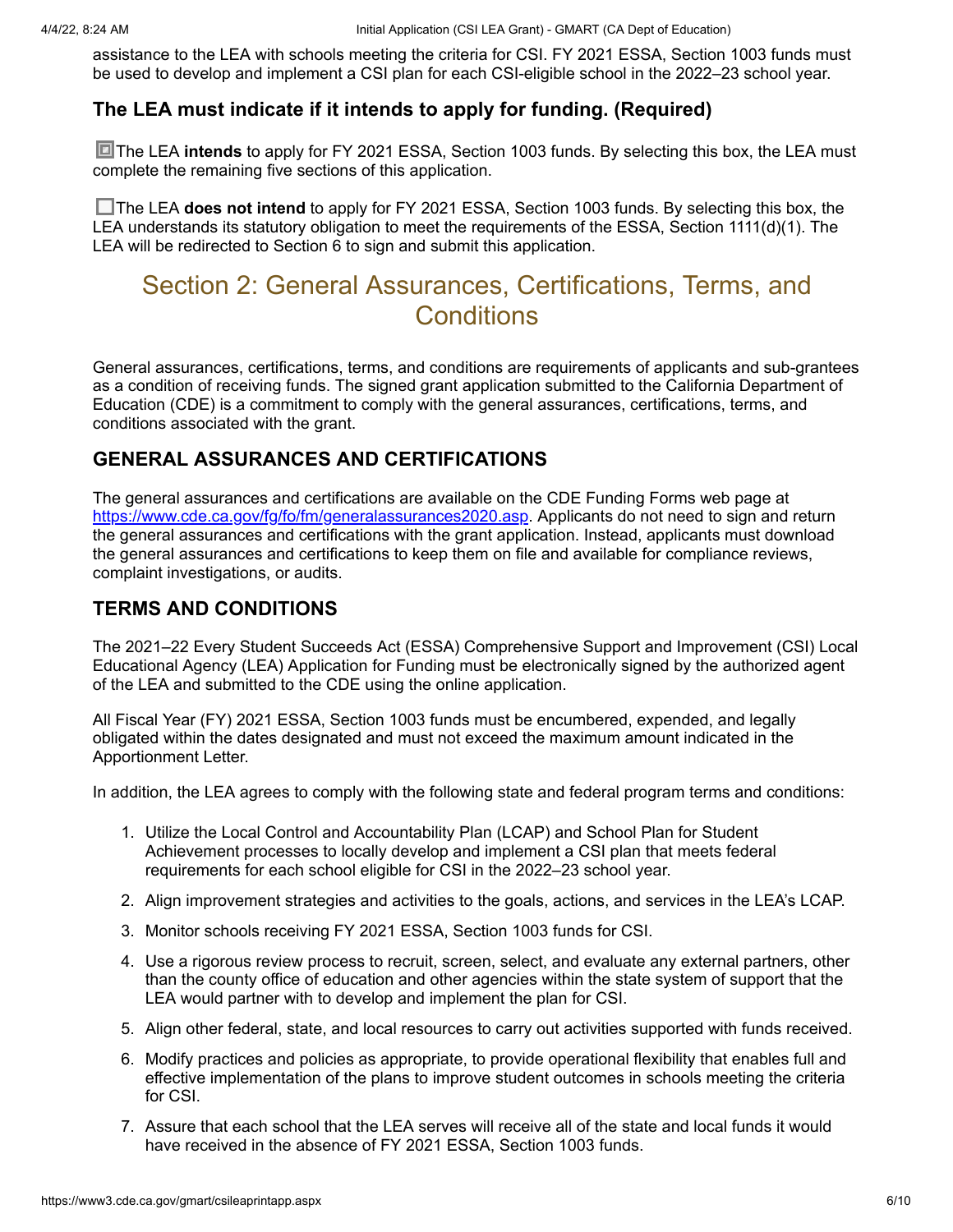8. Ensure that FY 2021 ESSA, Section 1003 funds are spent as indicated in this application, and agree that funds will be used only to provide support to the school/s meeting the criteria for CSI, including locally developing, implementing, monitoring, evaluating, and approving plans for the school to improve student outcomes.

## Section 3: Local Educational Agency Applicant Information

Mono County Office of Education (County: Mono) PO Box 130, Mammoth Lakes, 93546 Preliminary FY 2021 Local Educational Agency (LEA) Allocation: \$201,719.00 County/District Code: 26 10264 NCES: 0691052

Please verify if the LEA applicant information listed above is accurate then check the appropriate box below. Applicant Information can be verified on the California School Directory web page located at <https://www.cde.ca.gov/schooldirectory/>.

The Preliminary Fiscal Year (FY) 2021 LEA Allocation can be verified on the CDE CSI LEA Fiscal Information web page at<https://www.cde.ca.gov/sp/sw/t1/csileafiscalinfo.asp>.

**The LEA Applicant Information is accurate.** 

The LEA Applicant Information is **inaccurate**. *(Do not submit this application. Please use the "Save and Logoff" button and contact the School Improvement and Support Office by phone at 916-319-0833 or by email at [SISO@cde.ca.gov](mailto:SISO@cde.ca.gov) for assistance.)*

Please provide the required first and last names and contact information for the Primary and Secondary Grant Coordinators and the Fiscal Coordinator. If the LEA only has a Primary Grant Coordinator, please duplicate that information for the Secondary Grant Coordinator.

### **Primary Grant Coordinator**

| <b>First and Last</b> Dan Thomas<br>Name: |                       |
|-------------------------------------------|-----------------------|
| Title:                                    | Executive Director    |
| Phone:                                    | 619-235-6884          |
| Ext:                                      | 3401                  |
| E-mail:                                   | dthomas@uccharter.org |
| Fax:                                      |                       |

### **Secondary Grant Coordinator**

**First and Last** Tiffany Rajski **Name: Title:** Director of Academics **Phone:** 619-235-6884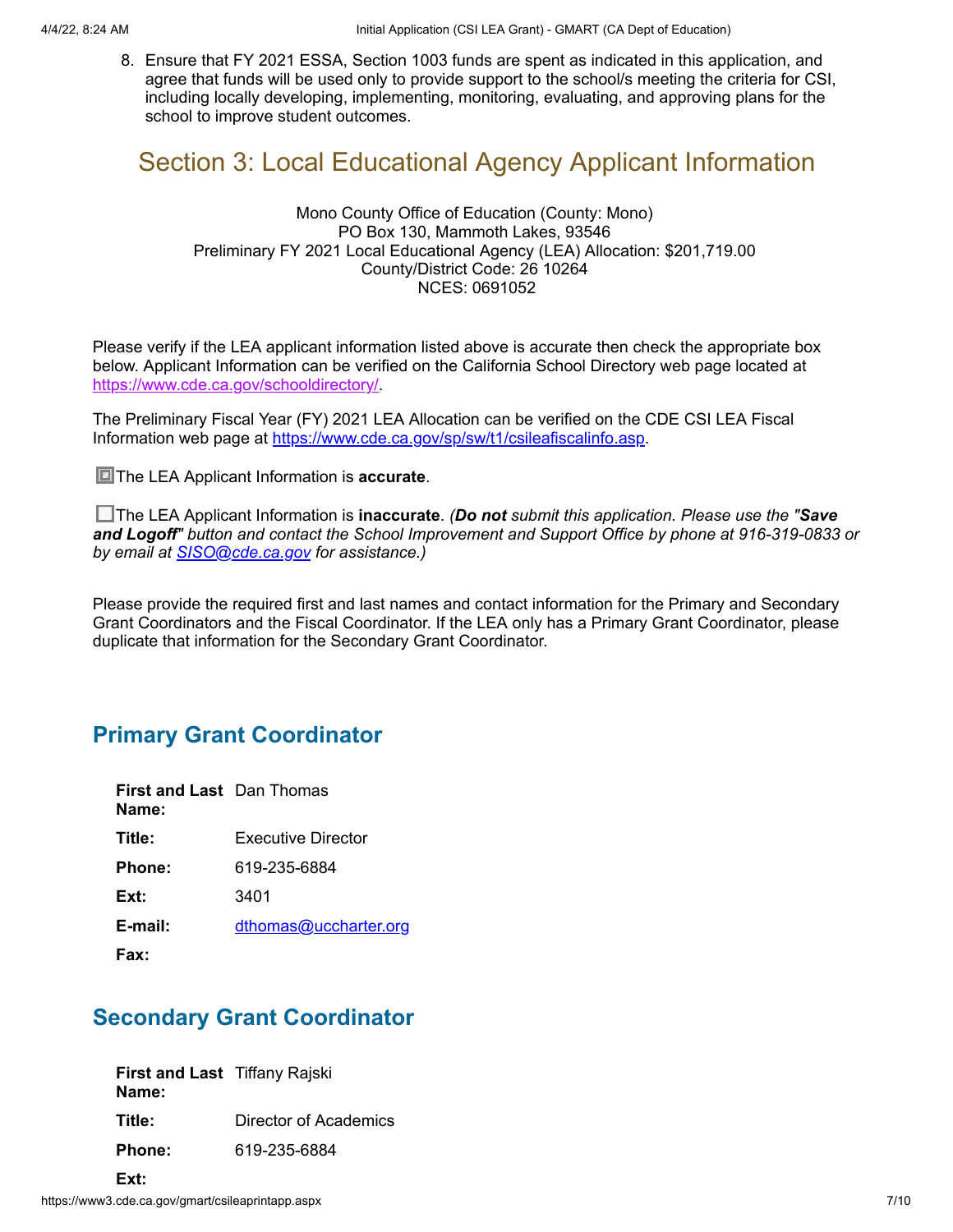**E-mail:** [trajski@uccharter.org](mailto:trajski@uccharter.org)

**Fax:**

### **Fiscal Coordinator**

| Name:            | <b>First and Last</b> Jennifer Weston |
|------------------|---------------------------------------|
| Title:           | CBO                                   |
| Phone:           | 760-934-0031                          |
| Ext:             | 114                                   |
| $E$ -mail:       | jweston@monocoe.org                   |
| Fax <sup>.</sup> |                                       |

## Section 4: Narrative Responses

The local educational agency (LEA) must provide complete responses to the four prompts below. Please note the character limits allowed for each prompt.

The LEA is required to utilize the Local Control and Accountability Plan (LCAP) and School Plan for Student Achievement (SPSA) processes for the 2022–23 school year to locally develop and implement a plan for the school to improve student outcomes in each school that meets the criteria for Comprehensive Support and Improvement (CSI) based on the **2021–22 ESSA Assistance Status Data Files**.

**Prompt 1:** In the textbox below, describe any separate planning process that the LEA will use. If the LEA will not use any separate planning process, please type **NA** for the response. **(Max 500 characters)**

| Response 1: |  |
|-------------|--|
| N/A         |  |

**Prompt 2:** In the textbox below, describe any separate monitoring process that the LEA will use. If the LEA will not use any separate monitoring process, please type **NA** for the response. (*Note: The LEA is required to utilize the LCAP and SPSA processes to monitor schools eligible for CSI.*) **(Max 500 characters)**

## **Response 2:** N/A

**Prompt 3:** In the textbox below, describe how CSI funds will be used to support the needs assessment and root cause analysis process to address the reasons for eligibility and to ensure that interventions/strategies/activities align to the goals, actions, and services in the LCAP. **(Max 1000 characters)**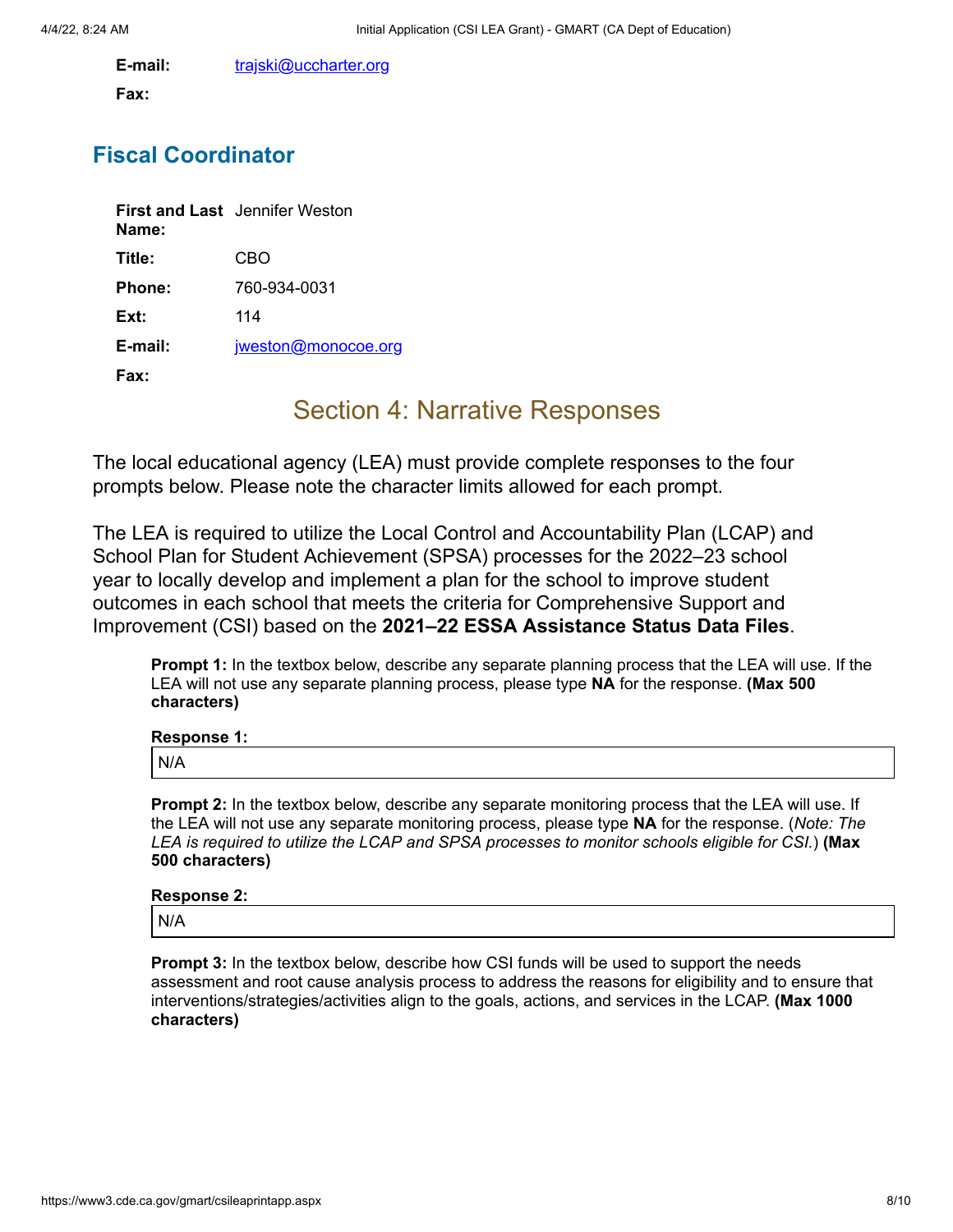#### **Response 3:**

Urban Corps will use its 21/22 CSI Funds to continue its efforts in the implementation of academic intervention programs to improve the school's retention rate and improve student learner outcomes. These issues will be addressed with the continuation of a Multi Tiered System of Support (MTSS) which includes Response to Intervention Policies (RTI) for academics in order to support English Learners (Adult ELs, LTELs, Newcomers, recently reclassified), students with disabilities and/or students performing below grade level. These interventions/strategies/activities align with the school's LCAP, goals 2 and 3, which define the actions and services of the school's MTSS framework. Additionally, CSI funds will be used to further these efforts to administer Positive Behavior Intervention Strategies and community engagement efforts in order to improve retention. A needs assessment identified the root cause of CSI identification (low grad rate) was the result of low student retention rates.

**Prompt 4:** In the textbox below, describe the LEA's rigorous review process to recruit, screen, select, and evaluate any external service provider with whom the LEA will partner. If the LEA will not partner with any external service provider/s/, please type **NA** for the response.(*Note: External partners include any external service provider other than the county office of education and other agencies within the state system of support that the LEA would partner with to develop and implement the CSI plan.*) **(Max 1000 characters)**

#### **Response 4:**

N/A

## Section 5: 2021–22 Comprehensive Support and Improvement Preliminary Funding Plan

| <b>Local Educational Agency (LEA)</b><br><b>Name</b> | <b>Preliminary Fiscal</b><br><b>Year (FY) 2021 LEA</b><br><b>Allocation</b> |
|------------------------------------------------------|-----------------------------------------------------------------------------|
| Mono County Office of Education                      | \$201,719.00                                                                |

From the LEA's Preliminary Allocation under this grant, the LEA may distribute funds among the schools that meet the criteria for Comprehensive Support and Improvement (CSI) based on the **2021–22 Every Student Succeeds Act (ESSA) Assistance Status Data Files**. The total amount of distributed funds must match the LEA's Preliminary Allocation amount.

**Note:** The LEA will be required to adjust its Funding Plan when LEA allocation amounts are revised and determined to be final.

**Instructions:** Please use the "Edit" button to input data into the "Amount of Funds Distributed" fields. Once data has been entered, use the "Update" button to save the data or the "Cancel" button to cancel the revision.

| <b>LEA and School Name</b>                           | <b>CSI Eligibility Status</b><br>(2021-22 ESSA Assistance Status<br><b>Data Files)</b> | <b>Preliminary FY</b><br>2021 Amount of<br><b>Funds Distributed</b> |
|------------------------------------------------------|----------------------------------------------------------------------------------------|---------------------------------------------------------------------|
| Mono County Office of<br><b>Education (District)</b> | $***$                                                                                  | \$0.00                                                              |
| Urban Corps of San Diego<br><b>County Charter</b>    | CSI Grad                                                                               | \$201,719.00                                                        |
| <b>Total Distributed</b>                             | n/a                                                                                    | \$201,719.00                                                        |

#### \*\*\* - There are no data in this field